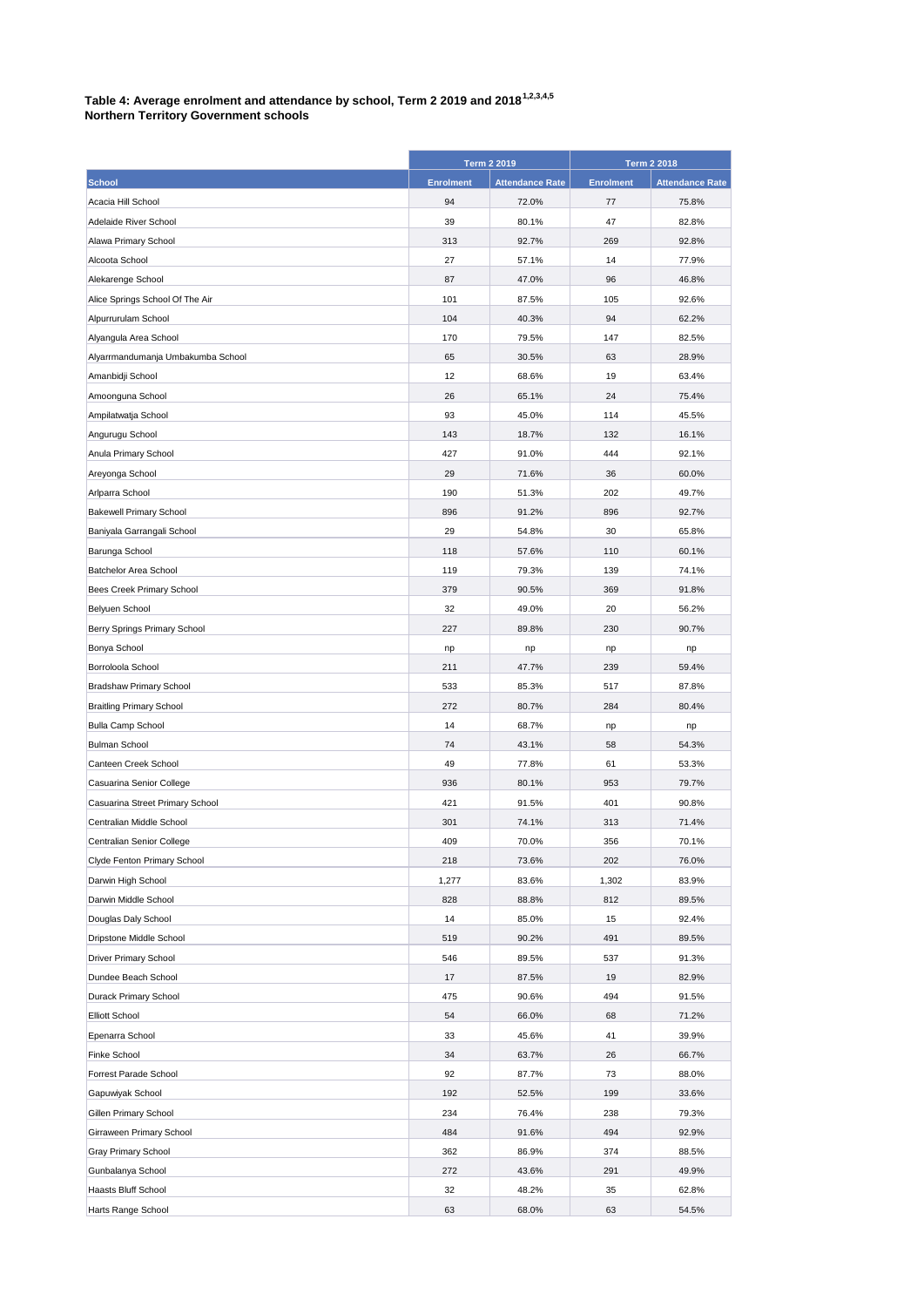|                                                 |                  | Term 2 2019            |                  | <b>Term 2 2018</b>     |
|-------------------------------------------------|------------------|------------------------|------------------|------------------------|
| <b>School</b>                                   | <b>Enrolment</b> | <b>Attendance Rate</b> | <b>Enrolment</b> | <b>Attendance Rate</b> |
| Henbury School                                  | 142              | 84.7%                  | 135              | 84.0%                  |
| Howard Springs Primary School                   | 294              | 85.2%                  | 277              | 89.3%                  |
| Humpty Doo Primary School                       | 380              | 89.8%                  | 408              | 91.0%                  |
| Imanpa School                                   | 16               | 60.3%                  | 15               | 60.7%                  |
| Jabiru Area School                              | 201              | 78.0%                  | 199              | 77.9%                  |
| Jilkminggan School                              | 79               | 63.9%                  | 78               | 69.4%                  |
| Jingili Primary School                          | 316              | 88.1%                  | 340              | 91.3%                  |
| Kalkaringi School                               | 171              | 53.5%                  | 161              | 53.7%                  |
| Karama Primary School                           | 186              | 82.8%                  | 199              | 87.4%                  |
| Katherine High School                           | 589              | 65.5%                  | 623              | 58.9%                  |
| Katherine School Of The Air                     | 169              |                        | 146              |                        |
| Katherine South Primary School                  | 345              | 85.9%                  | 384              | 87.2%                  |
| Kiana School                                    |                  |                        |                  |                        |
| Kintore Street School                           | 51               | 70.6%                  | 50               | 73.7%                  |
| Lajamanu School                                 | 185              | 37.5%                  | 185              | 42.3%                  |
| Laramba School                                  | 66               | 54.4%                  | 57               | 56.4%                  |
| Larapinta Primary School                        | 355              | 85.4%                  | 390              | 87.9%                  |
| Larrakeyah Primary School                       | 490              | 93.0%                  | 495              | 93.5%                  |
| Leanyer Primary School                          | 579              | 89.2%                  | 566              | 91.4%                  |
| Ludmilla Primary School                         | 108              | 82.7%                  | 98               | 79.3%                  |
| MacFarlane Primary School                       | 227              | 65.7%                  | 223              | 71.0%                  |
| Malak Primary School                            | 232              | 82.1%                  | 231              | 85.7%                  |
| Mamaruni School                                 | 57               | 58.3%                  | 62               | 45.2%                  |
| Maningrida College                              | 554              | 35.7%                  | 566              | 40.0%                  |
| Manunda Terrace Primary School                  | 194              | 80.5%                  | 179              | 82.6%                  |
| Manyallaluk School                              | 22               | 48.4%                  | 24               | 54.6%                  |
| Mataranka School                                | 38               | 74.8%                  | 31               | 78.0%                  |
| Mbunghara School                                | 16               | 65.8%                  | 14               | 84.2%                  |
| Middle Point School                             | 23               | 85.7%                  | 20               | 85.7%                  |
| Milikapiti School                               | 69               | 68.2%                  | 64               | 76.0%                  |
| Milingimbi School                               | 360              | 43.8%                  | 355              | 42.4%                  |
| Millner Primary School                          | 208              | 79.1%                  | 205              | 85.6%                  |
| Milyakburra School                              | 14               | 42.8%                  | 24               | 38.9%                  |
| Minyerri School                                 | 167              | 55.7%                  | 165              | 62.5%                  |
| Moil Primary School                             | 192              | 89.1%                  | 211              | 89.7%                  |
| Moulden Primary School                          | 289              | 78.9%                  | 300              | 79.8%                  |
| Mount Allan School                              | 56               | 61.7%                  | 69               | 47.2%                  |
| Mulga Bore School                               | 12               | 61.2%                  | 16               | 62.0%                  |
| Murray Downs School                             | 18               | 65.7%                  | 16               | 57.2%                  |
| Mutitjulu School                                | 53               | 45.5%                  | 44               | 55.4%                  |
| Nakara Primary School                           | 606              | 89.5%                  | 589              | 92.0%                  |
| Nemarluk School                                 | 164              | 88.6%                  | 157              | 87.3%                  |
| Neutral Junction School                         | 23               | 63.4%                  | 27               | 63.6%                  |
| Newcastle Waters School                         | 19               | 74.1%                  | 21               | 78.1%                  |
| Nganambala School                               | 26               | 65.8%                  | 29               | 70.8%                  |
| Nganmarriyanga School                           | 126              | 42.5%                  | 158              | 48.7%                  |
| Ngukurr School                                  | 299              | 46.3%                  | 294              | 54.7%                  |
| Nhulunbuy High School                           | 307              | 78.0%                  | 305              | 75.4%                  |
| Nhulunbuy Primary School                        | 472              | 83.7%                  | 429              | 84.0%                  |
| Nightcliff Middle School                        | 321              | 86.1%                  | 290              | 86.6%                  |
| Nightcliff Primary School                       | 661              | 90.3%                  | 613              | 91.1%                  |
| Northern Territory School of Distance Education | 432              | 100.0%                 | 511              | 100.0%                 |
| Ntaria School                                   | 203              | 46.5%                  | 174              | 48.7%                  |
| Numbulwar School                                | 146              | 43.8%                  | 162              | 42.3%                  |
| Nyirripi School                                 | 60               | 46.3%                  | 32               | 48.4%                  |
| Palmerston College                              | 1,142            | 77.9%                  | 1,097            | 79.5%                  |